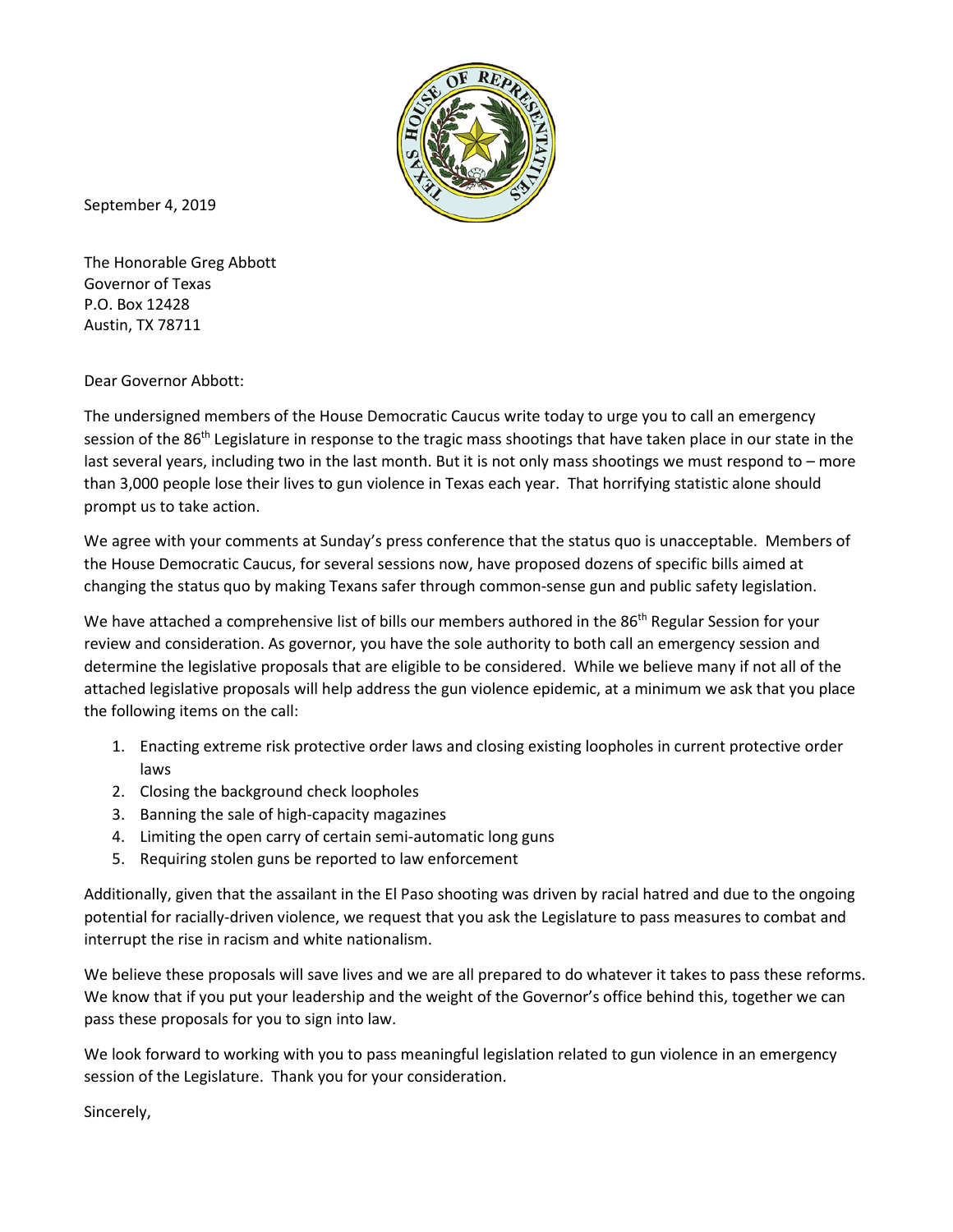Chier Tu

Representative Chris Turner Chair, House Democratic Caucus District 101

Ioni Rose

Representative Toni Rose 2nd Vice Chair, House Democratic Caucus District 110

Representative Rafael Anchia Chair, Mexican American Legislative Caucus District 103

4 I.L

Representative Garnet Coleman Chair, Legislative Study Group District 147

Usefulle V

Representative Michelle Beckley District 65

Représentative César Blanco District 76

Representative John Bucy District 136

ale

Representative Sheryl Cole District 46

Idin Porce

Representative Celia Israel 1<sup>st</sup> Vice Chair, House Democratic Caucus District 50

Representative Oscar Longoria Treasurer, House Democratic Caucus District 35

Representative Harold Dutton Chair, Texas Black Legislative Caucus District 142

alms W. allen

Representative Alma Allen District 131

Representative Diego Bernal District 123

Rhetta andrews Bower

Representative Rhetta Bowers District 113

M. Calanne

Representative Gina Calanni District 132

Close Collier

Representative Nicole Collier District 95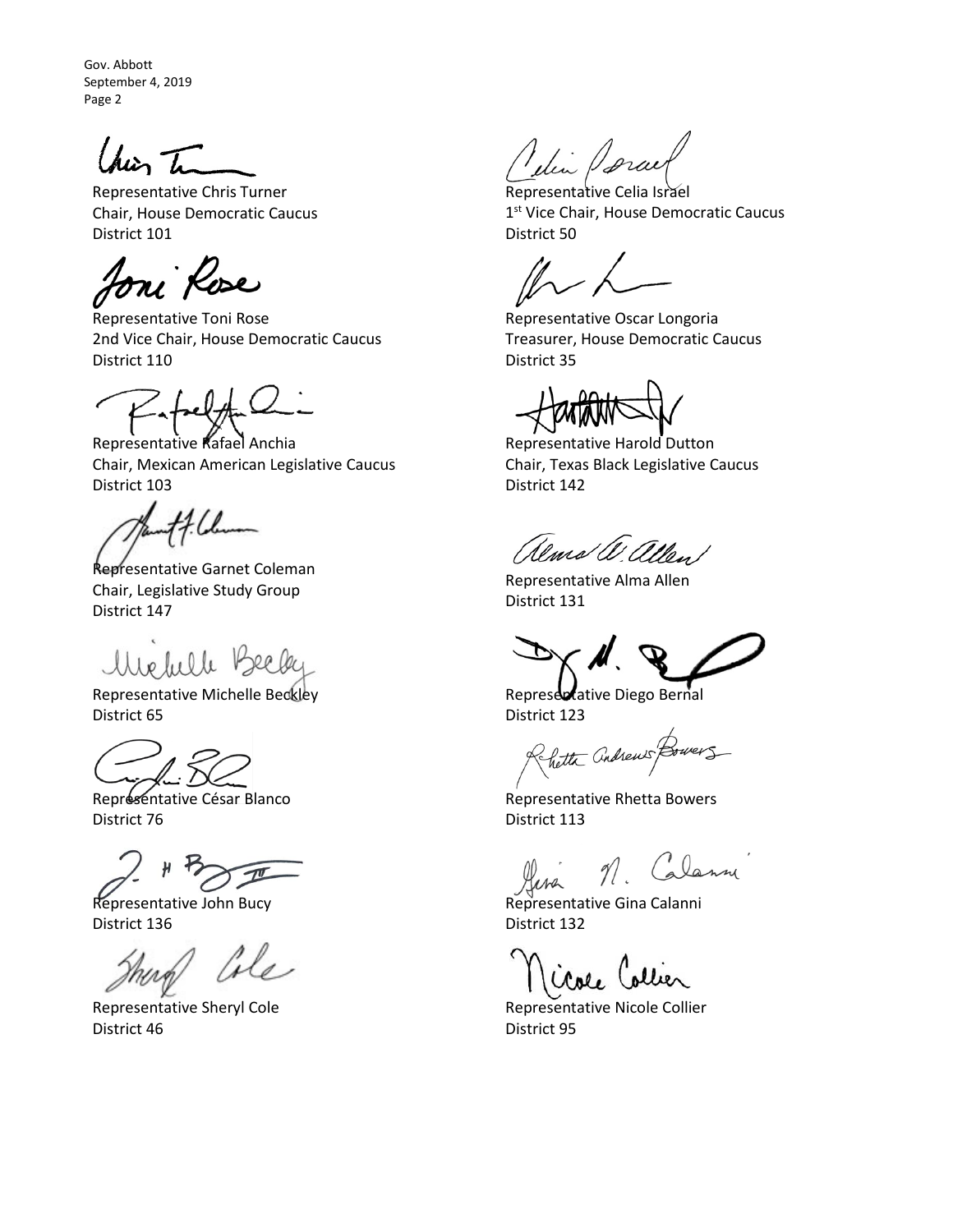Representative Philip Cortez District 117

Representative Alex Dominguez District 37

Representative Art Fierro District 79

ession Monigalez

Representative Jessica González District 104

Representative Vikki Goodwin District 47

quid

Representative Roland Gutierrez District 119

Wel Herrero

Representative Abel Herrero District 34

Representative Donna Howard District 48

Joseph Ofaction

Representative Joe Deshotel District 22

ROAD

Representative Jessica Farrar District 148

ylan Herm Hurlin

Representative Barbara Gervin-Hawkins District 120

May E.

Representative Mary E. González District 75

Representative Bobby Guerra District 41

Representative Ana Hernandez District 143

 $\mathcal{C}$ 

Representative Gina Hinojosa District 49

Representative Jarvis Johnson District 139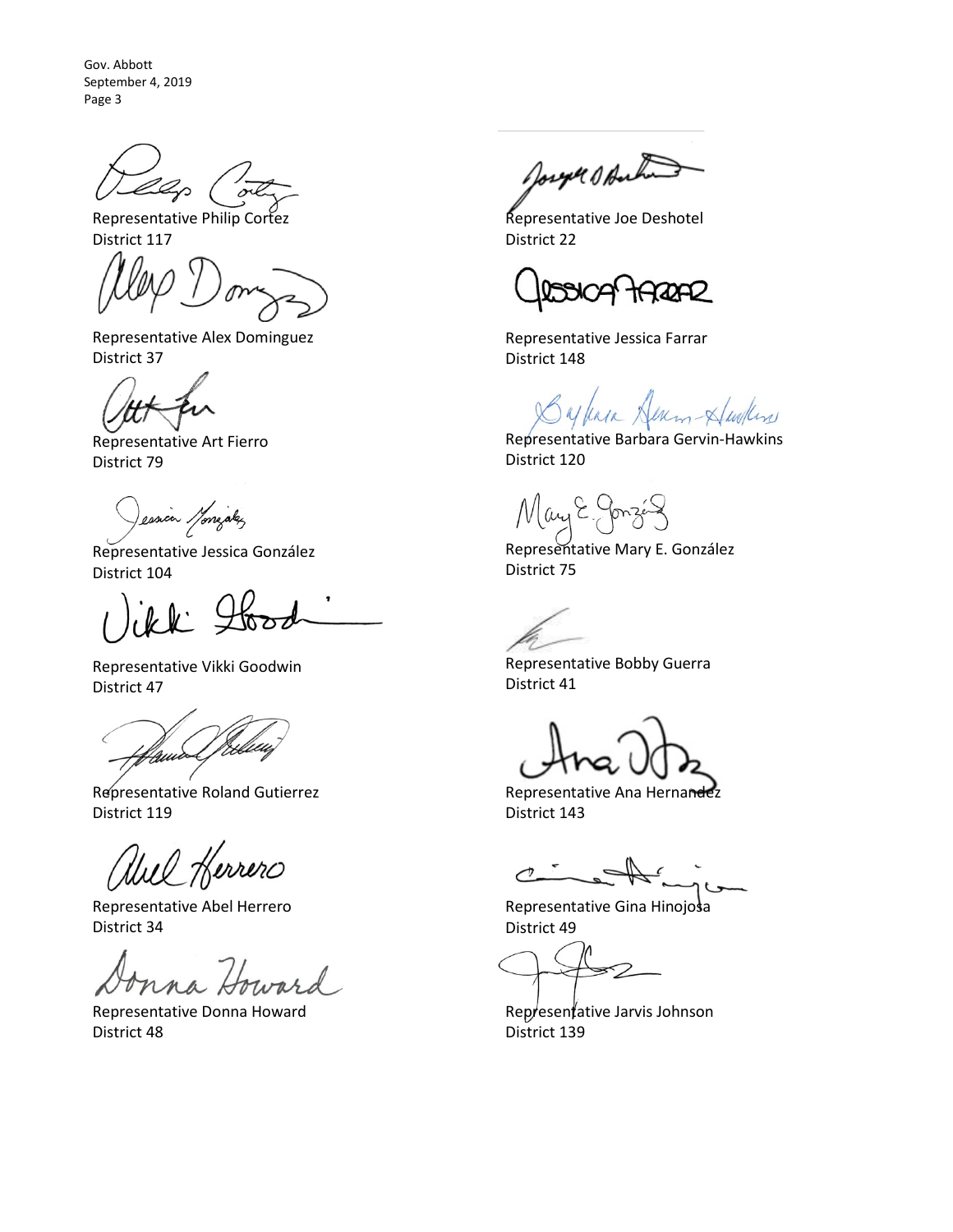$\sum$ 

Representative Julie Johnson District 115

*Coloie Aucio III*<br>Representative Eddie Lucio III

District 38

Representative Trey Martinez Fischer District 116

Representative Ina Minjarez District 124

Representative Christina Morales District 145

Representative Poncho Nevárez District 74

Leo Pacheco

Representative Leo Pacheco District 118

Representative Ana-Maria Ramos District 102

Representative Row Reynolds District 27

Representative Ray Lopez District 125

Representative Armando "Mando" Martinez District 39

 $\n \ \, \mathcal{N}$ 

Representative Terry Meza District 105

Representative Joe Moody District 78

Representative Victoria Neave District 107

Lin Octega

Representative Evelina "Lina" Ortega District 77

Cary arno

Representative Mary Ann Perez District 144

fished Peter Raymond

Representative Richard Peña Raymond District 42

Representative Eddie Rodriguez District 51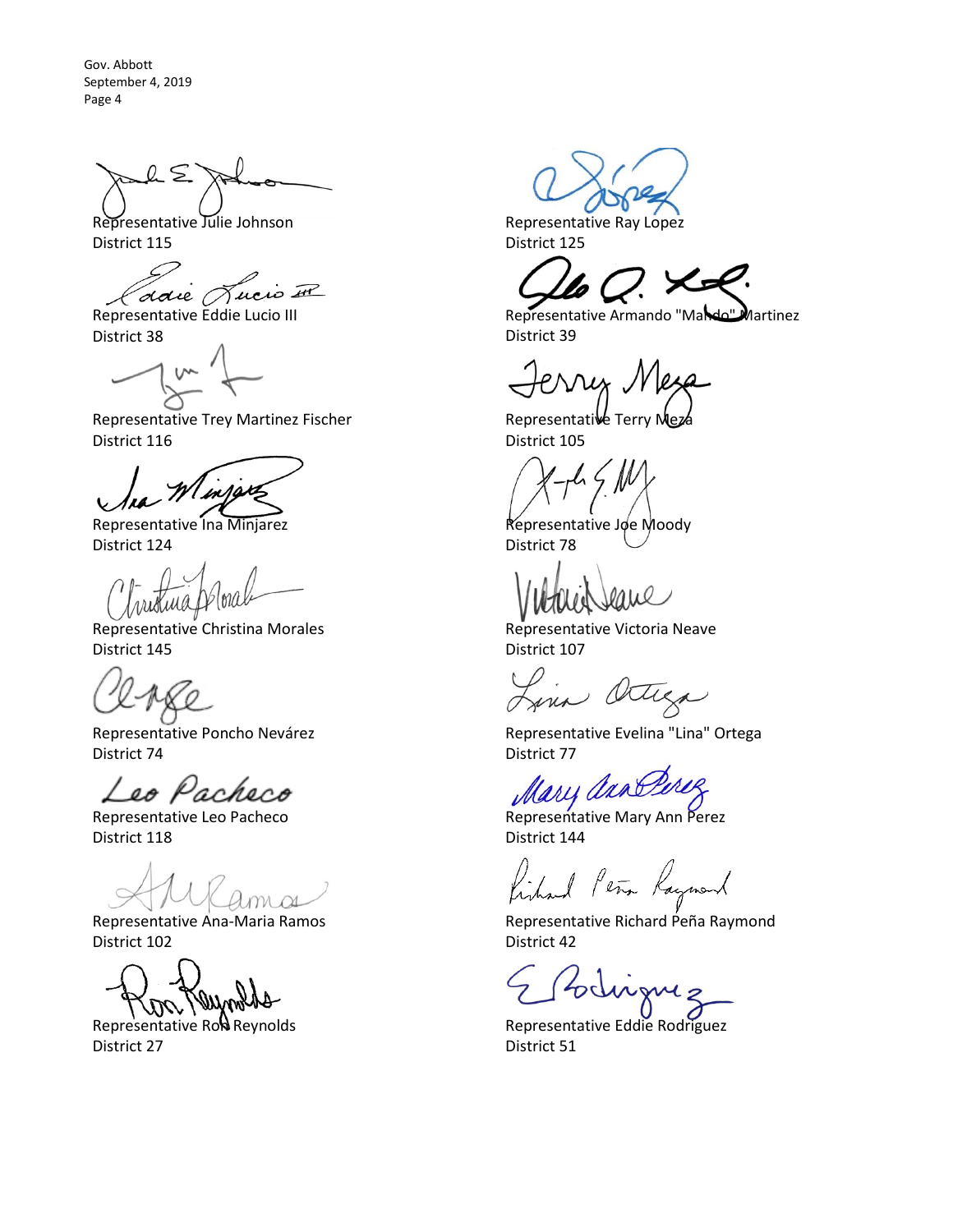Representative Ramon Romero, Jr. District 90

Representative Carl Sherman, Sr. District 109

Maun

Representative Shawn Thierry District 146

Représentative John Turner District 114

Walle

Representative Armando Walle District 140

Erin

Representative Erin Zwiener District 45

Representative Jon Rosenthal District 135

Representative James Talarico District 52

Seufrania Hhompson

Representative Senfronia Thompson District 141

Representative Hubert Vo

District 149

acht

Representative Gene Wu District 137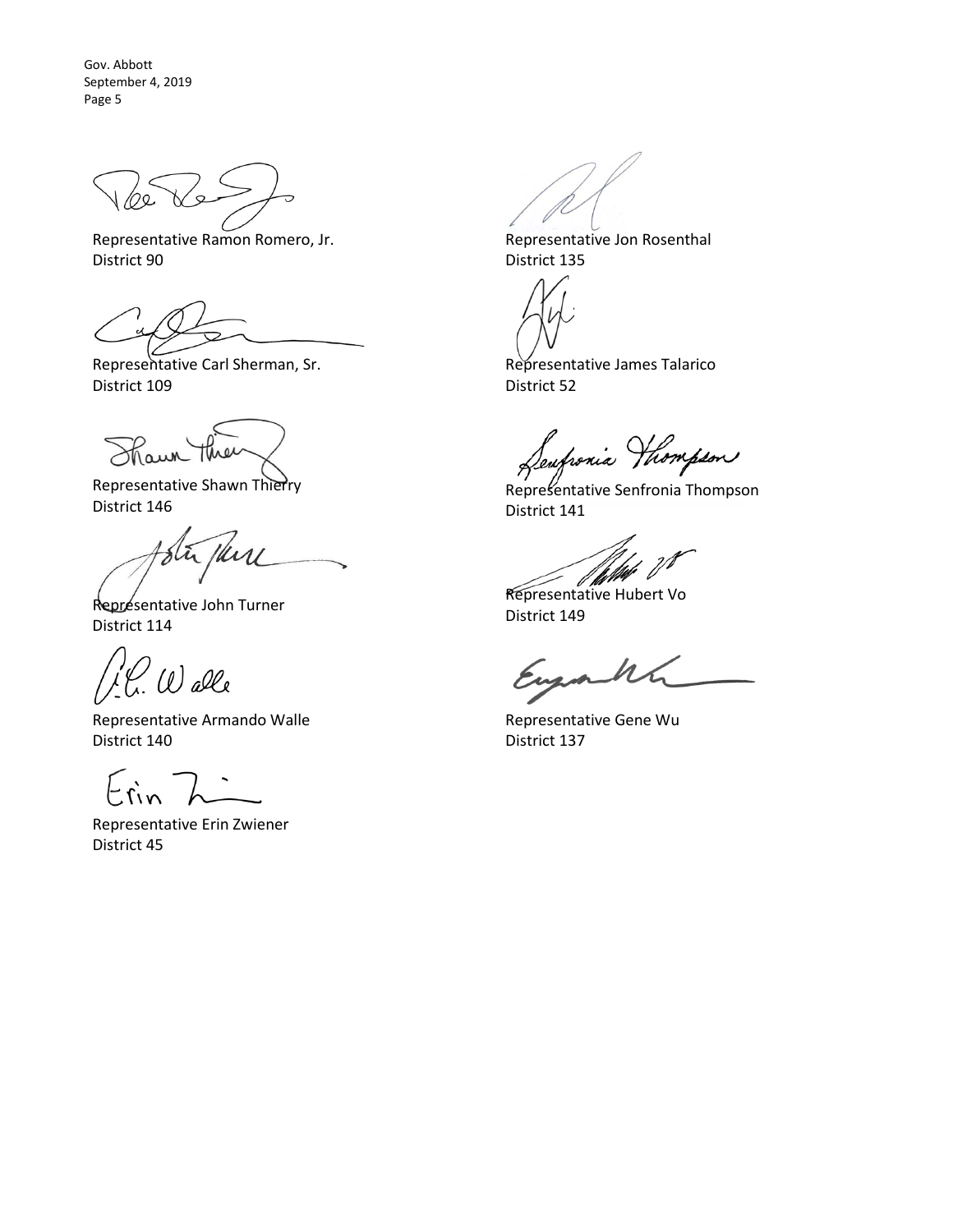

## **HDC Legislation Filed: 86th Regular Session**

| <b>Bill</b>   | <b>Author</b>  | <b>Overview of the Bill</b>                                                                                                                                                                                                                            |
|---------------|----------------|--------------------------------------------------------------------------------------------------------------------------------------------------------------------------------------------------------------------------------------------------------|
| <b>HB38</b>   | Rep. Canales   | Require serial numbers for all newly manufactured and unmarked firearms                                                                                                                                                                                |
| <b>HB 86</b>  | Rep. Martinez  | Creates an offense for reckless discharge of a firearm at no specific target                                                                                                                                                                           |
| <b>HB 95</b>  | Rep. Hinojosa  | 'Lie and Try" bill - would have created a state criminal offense for lying on a<br>background check to try to purchase and gun.                                                                                                                        |
| HB 131        | Rep. Moody     | Relating to extreme risk protective orders and the prosecution of the criminal<br>offense of unlawful transfer of a firearm;                                                                                                                           |
| HB 172        | Rep. Bernal    | Requires DPS to adopt rules on signs posting that a property can prohibit open<br>carrying of a handgun                                                                                                                                                |
| HB 195        | Rep. Reynolds  | Would have closed the gun show loophole by creating a criminal offense if a person<br>knowingly sells a firearm to another person without complying with the Nation<br>Instant Criminal Background Check System in the manner required by federal law. |
| HB 257        | Rep. Blanco    | Require schools to provide local law enforcement with a list of those authorized to<br>have handguns on a campus                                                                                                                                       |
| HB 316        | Rep. Howard    | Generate \$1,000,000 for a public safety awareness campaign for firearm safe<br>storage; passed as rider to the budget                                                                                                                                 |
| HB 349        | Rep. Blanco    | Makes it a 3rd degree felony for anyone that owns or sells bump stocks that make<br>it easier to rapidly fire a semi-automatic weapon                                                                                                                  |
| <b>HB 544</b> | Rep. Nevárez   | Makes it a Class A misdemeanor if a person, through various legal proceedings, is<br>identified to have an intellectual disability                                                                                                                     |
| <b>HB 545</b> | Rep. Nevárez   | Makes it an offense to sell, rent, or otherwise transfer a gun to a person receiving<br>mental health services or a known intellectual disability                                                                                                      |
| HB 842        | Rep. Hernandez | Relating to a central database containing information about offenders who have<br>committed certain violent offenses against children or offenses involving family or<br>dating violence.                                                              |
| <b>HB 854</b> | Rep. Moody     | Makes it a 3rd degree felony if an adult makes a firearm accessible to child and it<br>results in injury or death                                                                                                                                      |
| HB 1163       | Rep. Anchia    | Allows cities over 750,000 to hold election on open carrying of handguns in that<br>city                                                                                                                                                               |
| HB 1164       | Rep. Anchia    | Prohibits having a gun at an arena, stadium, golf course, automobile racetrack,<br>amphitheater, auditorium, theater, museum, zoo, botanical garden, civic center, or<br>convention center, unless the handgun is designed to be used at said event    |
| HB 1165       | Rep. Anchia    | Provides guidelines for businesses posting signs about prohibiting open carrying of<br>handguns                                                                                                                                                        |
| HB 1166       | Rep. Anchia    | Relating to wrongful exclusion of handgun license holders from certain property<br>owned by or leased to a governmental entity and to certain offenses relating to<br>the carrying of handguns on that property.                                       |
| HB 1167       | Rep. Anchia    | Expands offenses for those who carry weapons at amusement parks or locations<br>associated with schools or other educational institutions                                                                                                              |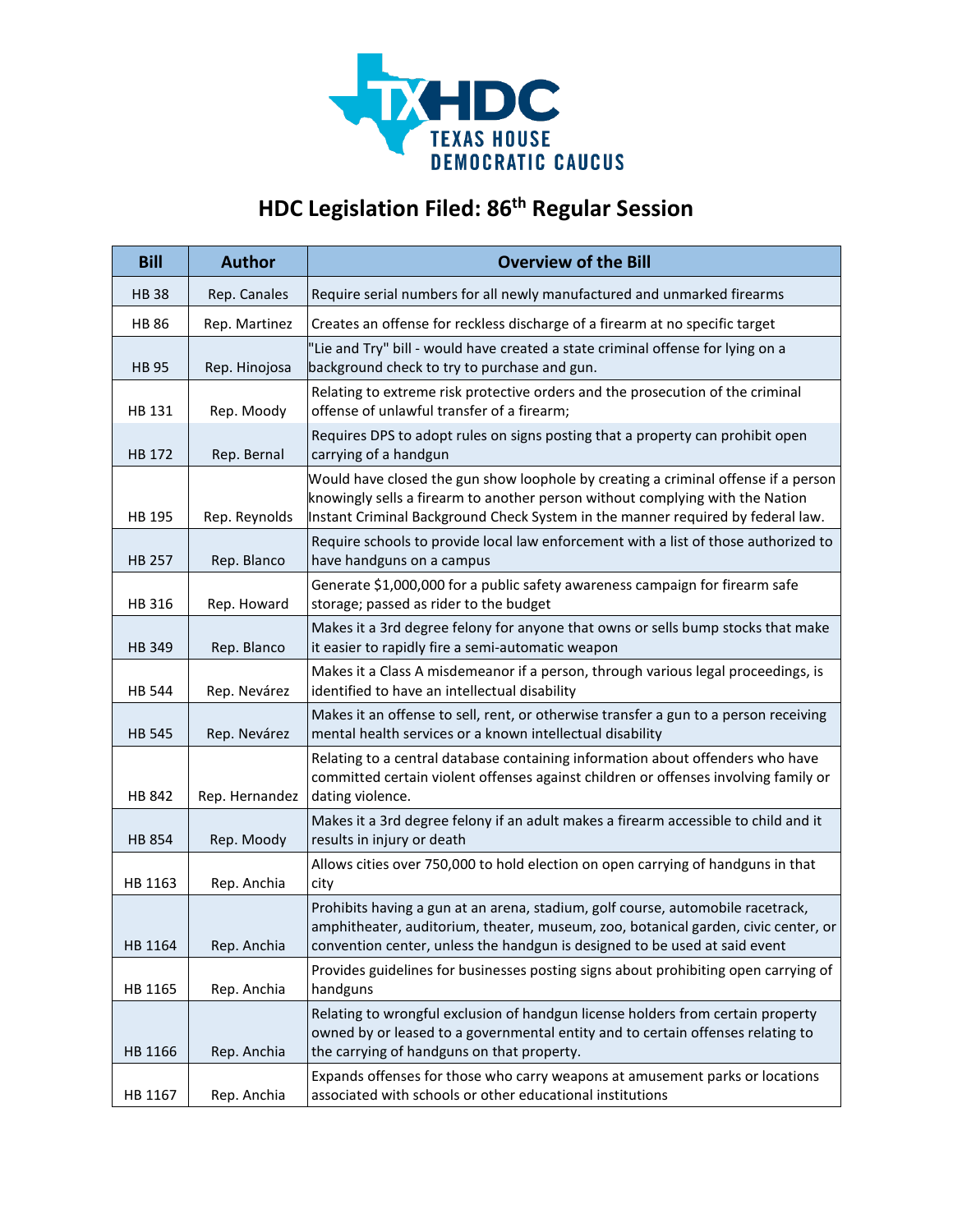

| <b>Bill</b> | <b>Author</b>  | <b>Overview of the Bill</b>                                                                                                                                                                                                                                                                                                                                                                                                |
|-------------|----------------|----------------------------------------------------------------------------------------------------------------------------------------------------------------------------------------------------------------------------------------------------------------------------------------------------------------------------------------------------------------------------------------------------------------------------|
| HB 1168     | Rep. Anchia    | Prohibited handguns on airport tarmacs; bill was vetoed by Gov. Abbott.                                                                                                                                                                                                                                                                                                                                                    |
| HB 1169     | Rep. Anchia    | Regarding offenses for unregulated sales of firearms at gun shows                                                                                                                                                                                                                                                                                                                                                          |
| HB 1170     | Rep. Anchia    | Prohibits state retirement systems from investing in companies that manufacture<br>firearm or firearm ammunition                                                                                                                                                                                                                                                                                                           |
| HB 1171     | Rep. Anchia    | Relating to certain criminal offenses concerning the unlawful transfer or purchase<br>of certain weapons to a person known to not be able to legally have a firearm                                                                                                                                                                                                                                                        |
| HB 1172     | Rep. Anchia    | Prohibits using a 3D printer for the manufacture of firearms                                                                                                                                                                                                                                                                                                                                                               |
| HB 1173     | Rep. Anchia    | Allows institutions of higher education to adopt policies prohibiting guns on<br>campus                                                                                                                                                                                                                                                                                                                                    |
| HB 1207     | Rep. Rodriguez | Requires that an individual report the loss or theft of any firearm they own to a<br>peace officer or law enforcement agency within 5 days. If it is discovered during<br>the course of an investigation that an individual failed to report the loss or theft of<br>a firearm they own, the individual may be charged with a Class C misdemeanor and<br>lose their eligibillity for a License to Carry (LTC) for 5 years. |
| HB 1208     | Rep. Rodriguez | Relating to the storage of firearms surrendered by a person subject to a<br>magistrate's order for emergency protection or protective order as a result of<br>family violence, sexual assault or abuse, stalking, or trafficking of persons.                                                                                                                                                                               |
| HB 1236     | Rep. Goodwin   | Would have allowed public college to opt out of "campus carry" and prohibit the<br>possession of guns on campuses just live private colleges are allowed to do.                                                                                                                                                                                                                                                            |
| HB 1375     | Rep. Meza      | Requires DPS to creates rules and regulations regarding the private transfer of<br>firearms                                                                                                                                                                                                                                                                                                                                |
| HB 1376     | Rep. Meza      | Requires DPS to creates rules and regulations regarding the private transfer of<br>firearms                                                                                                                                                                                                                                                                                                                                |
| HB 1445     | Rep. Rosenthal | Makes it a Class C misdemeanor for carrying a gun while intoxicated                                                                                                                                                                                                                                                                                                                                                        |
| HB 1713     | Rep. Ramos     | Requires a person to surrender firearms if convicted of certain types of family<br>violence                                                                                                                                                                                                                                                                                                                                |
| HB 1945     | Rep. Ramos     | Prohibits bringing guns to a licensed child care facility on a campus                                                                                                                                                                                                                                                                                                                                                      |
| HB 2046     | Rep. Ramos     | Require TEA to establish and administer a grant pilot program to award grants to<br>school districts and open-enrollment charter schools to fund mental health<br>initiatives designed to address the prevention and impact of gun violence                                                                                                                                                                                |
| HB 2115     | Rep. Rosenthal | Exempts firearm safety equipment from sales taxes                                                                                                                                                                                                                                                                                                                                                                          |
| HB 2280     | Rep. Goodwin   | Requires DPS to adopt rules on signs posting that a property can prohibit open<br>carrying of a handgun                                                                                                                                                                                                                                                                                                                    |
| HB 2655     | Rep. Rosenthal | Creates an active shooter emergency protocol for public school districts and<br>requires active shooter response training for school district peace officers and<br>school resource officers.                                                                                                                                                                                                                              |
| HB 2949     | Rep. Guillen   | Relating to a license to carry a handgun for a person who is at increased risk of<br>becoming a victim of violence                                                                                                                                                                                                                                                                                                         |